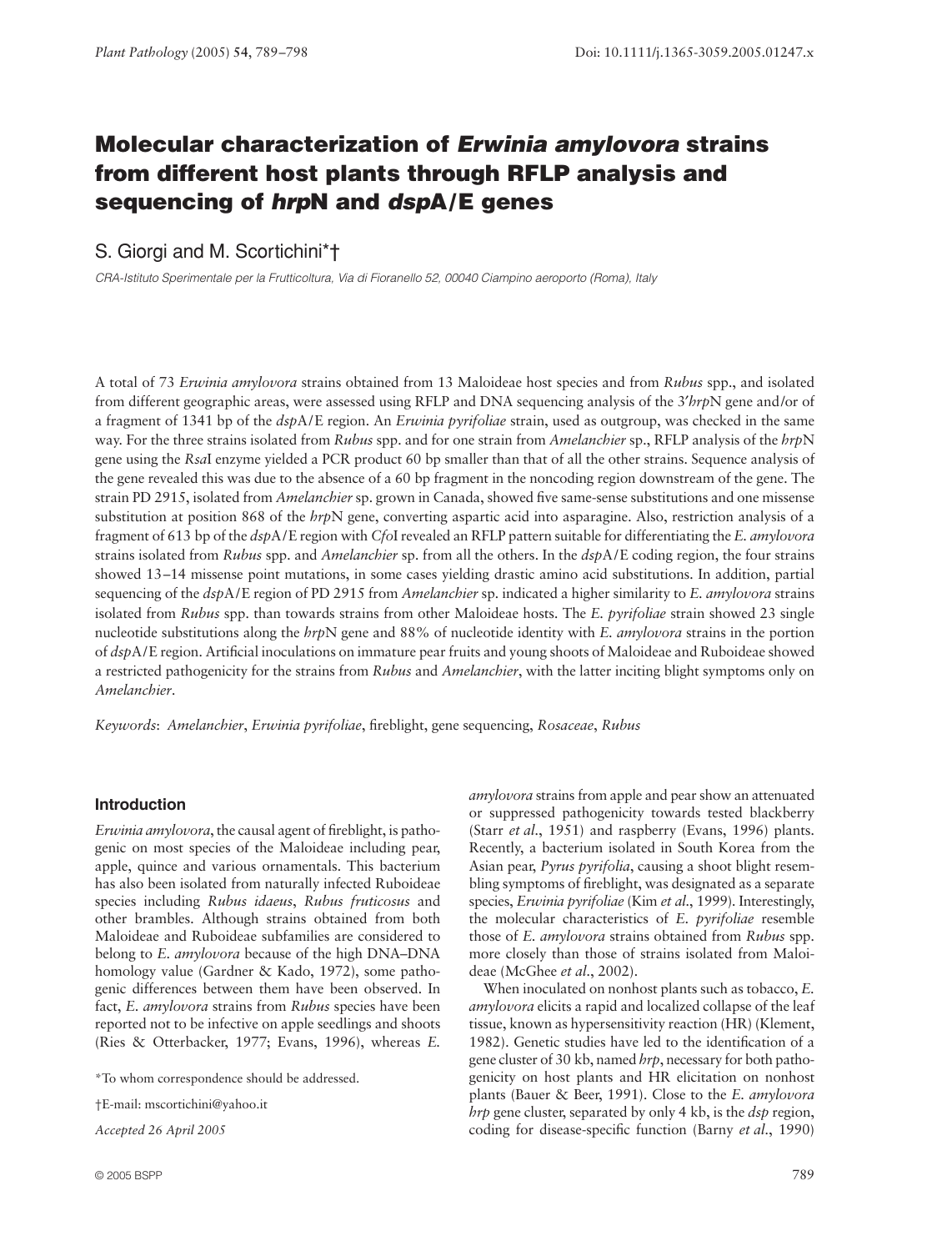and containing the *dsp*A/E and *dsp*B/F genes (Gaudriault *et al*., 1997; Bogdanove *et al*., 1998). The genes clustered in these regions encode three different types of protein, based on their function: regulatory, secretory and secreted. Regulatory proteins control expression of the other *hrp* genes; secretory proteins are structural components of a type III secretion system delivering proteins outside the bacterial cell. Four secreted proteins have been characterized: (i) the major HR elicitor HrpN (a glycine-rich harpin with a high degree of hydrophilicity), involved in pathogenicity (Wei *et al*., 1992); (ii) the DspA/E product, an essential pathogenicity determinant that shares 30% of protein homology with AvrE of *Pseudomonas syringae* pv. *tomato* (Bogdanove *et al*., 1998); (iii) the protein HrpW, which shares structural similarities with HrpN of *E. amylovora* and PopA of *Ralstonia solanacearum* (Kim & Beer, 1998); and (iv) HrpA pilus structural protein, which plays a key role in the secretion of Hrp proteins ( Jin *et al*., 2001).

Among these factors, HrpN and DspA/E proteins, as well as the acidic exopolysaccharide amylovoran encoded in the 17 kb *ams* region of the chromosome (Bugert & Geider, 1995), play a fundamental role in *E. amylovora* pathogenicity (Kim & Beer, 2000; Bogdanove *et al*., 2000) and in elicitation of the oxidative burst (the massive production of reactive oxygen species) in pear microcuttings during the compatible interaction (Venisse *et al*., 2003).

Transposon-produced *hrp*N mutants cause weak fireblight symptoms (Barny, 1995), whereas *dsp*A/E mutants, obtained through insertional mutagenesis with the phage Mu::lacZ and through in-frame deletions, are not pathogenic (Barny *et al*., 1990; Bogdanove *et al*., 1998). As mutagenesis of *hrp*N revealed residual HR-inducing activity of Hrp-N fragments, HrpN might not be strictly required as an intact protein (Barny, 1995), and conservation of its sequence has not been strongly selected in mutational changes during evolution. It is possible that its DNA and amino acid sequences might be open to changes without affecting bacterial fitness and may be useful for strain differentiation (Jock & Geider, 2004).

Preliminary genomic DNA fingerprinting using repetitive sequence PCR indicated that three *E. amylovora* strains isolated from *Rubus* spp. and one strain obtained from *Amelanchier* sp. clustered separately from the other strains tested. To ascertain possible genetic variability in *hrp*N and *dsp*A/E genes of *E. amylovora*, RFLP analysis of both genes was carried out. In addition, for a subset of representative strains the 3′*hrp*N and 5′*dsp*A/E genes were studied through DNA sequence analysis to characterize the mutations found at nucleotide level. A hostrange test was also carried out. An *E. pyrifoliae* strain, used as outgroup, was assessed in the same way.

## **Materials and methods**

#### **Bacterial strains and growth medium**

*Erwinia amylovora* and *E. pyrifoliae* strains used in this study are listed in Table 1. Strains marked ISF were

isolated for this study from diseased pear and *Cydonia oblonga* A (pear rootstock) specimens; all the others were obtained from international or national culture collections (Table 1). Pear twigs or fruits showing symptoms of fireblight were used for isolation. Fragments of tissue at the margins of lesions were crushed in sterile mortars containing 5 mL sterile saline solution (SS, 0·85% NaCl in distilled water). Tenfold serial dilutions in tubes were also performed. Subsequently, aliquots of 0·1 mL were spread on Petri dishes containing nutrient sucrose agar [NSA, 28 g nutrient agar (Oxoid) supplemented with  $5.0 \text{ g L}^{-1}$ sucrose]. Plates were incubated at 25–27°C for 3 days. Confirmatory tests (Lelliott & Stead, 1987) were carried out on the levaniform, whitish colonies suspected to belong to *E. amylovora.* These included the tobacco HR test; absence of fluorescent pigments on medium B of King *et al*. (1954); induction of necrosis and oozing in immature pear fruits; SDS–PAGE of whole-cell protein extracts; and comparison with *E. amylovora* type-strain NCPPB 683 and other representative strains previously isolated in Italy. The isolates reacting positively to these tests were considered to belong to *E. amylovora*. For the study, all strains were grown routinely on NSA at 25–27°C.

#### **DNA preparation**

To prepare total genomic DNA, a modification of the technique used by Smith *et al*. (1995) was used. For each strain, a loopful (diameter  $\approx$ 3 mm) of a single colony that had been grown for 24 h on NSA at 25–27°C was suspended in SS and centrifuged at 12 000 *g* for 2 min. The supernatant was discarded and the pellet was suspended in bidistilled, filtered, sterilized water up to an optical density corresponding to  $1-2 \times 10^8$  cfu mL<sup>-1</sup>. The suspension was placed in boiling water for 10 min and then stored at −20°C.

## **Oligonucleotides for DNA amplification of** *hrp***N gene and** *dsp***A/E region and PCR assay conditions**

Fragments of the *hrp*N gene and/or the *dsp*A/E region were amplified from 73 *E. amylovora* strains (Table 1) isolated from different host plants with primers 1–8 listed in Table 2. PCR was carried out in a total volume of 30  $\mu$ L containing (final concentrations)  $1 \times PCR$  buffer (10 mm Tris–HCl, 50 mm KCl, 0·1% Triton X-100 pH 9); 50 pmol of each primer; 1 U *Taq* DNA polymerase (Promega); 0·2 mm each of dATP, dCTP, dGTP and dTTP (Promega); MgCl<sub>2</sub>: 1.67 mm for *dspA*/E1 amplification, 2.5 mm for pr-*dsp*A/E and *dsp*A/E2 amplifications, 2·8 mm for *hrp*N amplification; and  $4 \mu L$  lysed cell suspension. All PCRs were performed in a Bio-Rad Gene Cycler version 1·5. Cycling parameters were 95°C for 7 min followed by 35 cycles of 94°C for 1 min, 54°C for 1 min and 72°C for 2 min, and a final incubation at 72°C for 5 min. Products were analysed by electrophoresis in 2% (wt/vol) agarose (Seakem) gel in  $1 \times$  Tris–borate–EDTA (TBE) buffer followed by ethidium bromide staining, and photographed under UV light.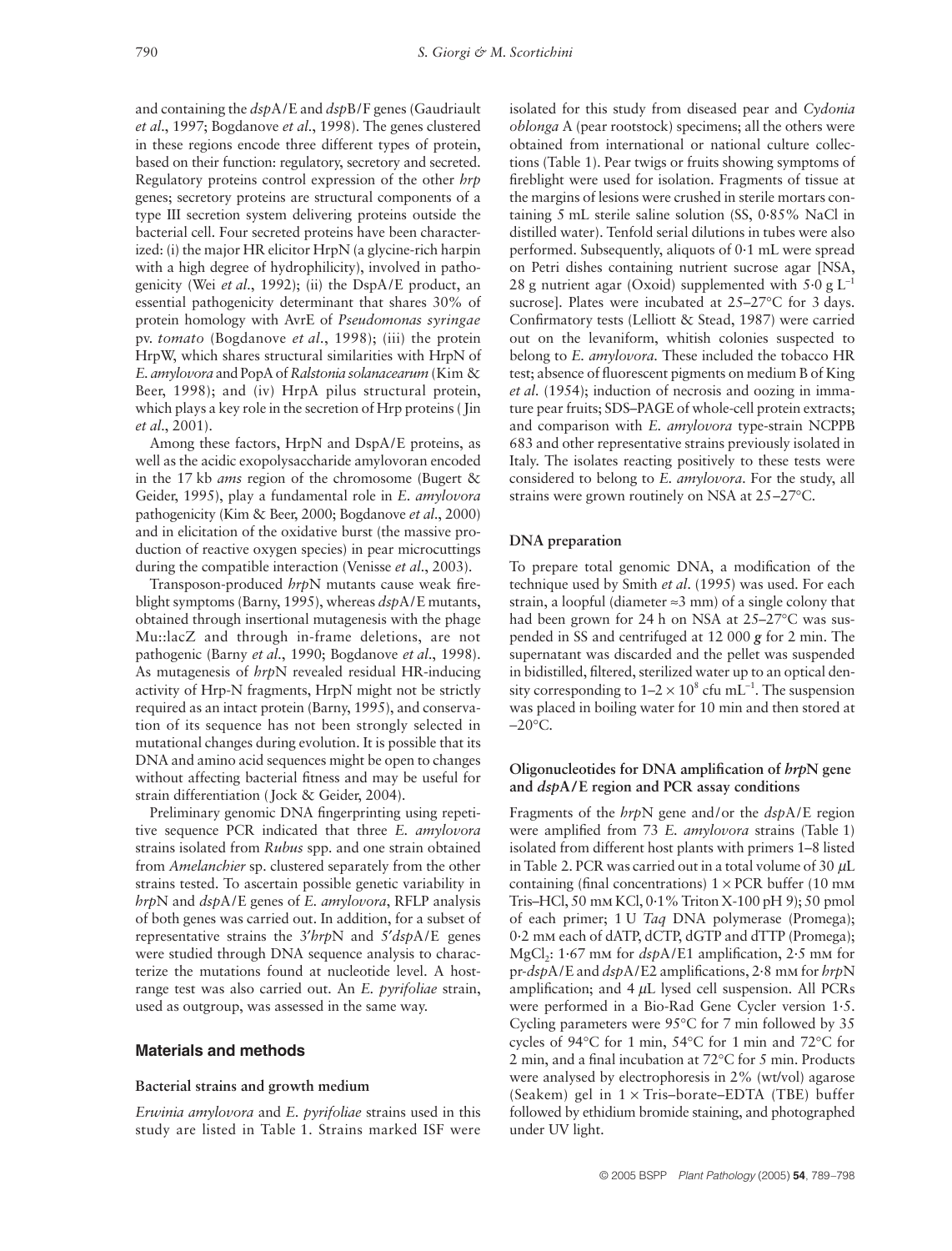|  |  | Table 1 Erwinia amylovora and Erwinia pyrifoliae strains used in this study |  |  |  |  |  |  |  |  |
|--|--|-----------------------------------------------------------------------------|--|--|--|--|--|--|--|--|
|--|--|-----------------------------------------------------------------------------|--|--|--|--|--|--|--|--|

| Strain <sup>a</sup>           | Host plant/cultivar       | Origin          | Year of isolation |
|-------------------------------|---------------------------|-----------------|-------------------|
| NCPPB 683 <sup>T bc</sup>     | Pyrus communis            | <b>UK</b>       | 1959              |
| NCPPB 595bc                   | P. communis               | <b>UK</b>       | 1958              |
| NCPPB 2080°                   | P. communis               | New Zealand     | 1955              |
| <b>BPIC 845</b> <sup>b</sup>  | P. communis               | Greece          | 1984              |
| <b>BPIC 847</b> bc            | P. communis/P. Crassane   | Greece          | 1984              |
| BPIC 913 <sup>b</sup>         | P. communis/De Cayan      | Greece          | 1985              |
| <b>BPIC 1093</b> b            | P. communis               | Greece          | 1990              |
| <b>BPIC 1625</b> <sup>b</sup> | P. communis               | Greece          | 1991              |
| PD 3891 <sup>bc</sup>         | P. communis/Wildeman      | the Netherlands | 2000              |
| ICMP 13413bc                  |                           |                 | 1996              |
| IVIA 1892-1bc                 | P. communis               | Hungary         |                   |
|                               | P. communis               | Spain           | 1998              |
| UniBa-LE1bc                   | P. communis               | Italy           | 1990              |
| UniBa-LE2bc                   | P. communis               | Italy           | 1990              |
| UniBa-LE4bc                   | P. communis               | Italy           | 1992              |
| UniBa-LE8bc                   | P. communis               | Italy           | 2001              |
| UniBa-BR1bc                   | P. communis               | Italy           | 1990              |
| UniBa-BA5bc                   | P. communis               | Italy           | 1994              |
| UniBa-BA7bc                   | P. communis               | Italy           | 1997              |
| UniCt-Sic1bc                  | P. communis               | Italy           | 1991              |
| UniCt-Sic2bc                  | P. communis               | Italy           | 1991              |
| IPV-BO 2956 <sup>bc</sup>     | P. communis               | Italy           | 1996              |
| UniBa-Al 11bc                 | P. communis               | Albany          | 1995              |
| UniBa-Al 12bc                 | P. communis               | Albany          | 1995              |
| 28CSbc                        | P. communis               | Czech Republic  | 1990              |
| 85CS <sup>c</sup>             | P. communis               | Czech Republic  | 1990              |
| 90CS <sup>c</sup>             | P. communis               | Czech Republic  | 1990              |
| ISF Joineebc                  | P. communis               | <b>USA</b>      | unknown           |
| ISF WC31 <sup>c</sup>         | P. communis               | <b>USA</b>      | unknown           |
| ISF Ea 1/79 Rif <sup>c</sup>  | P. communis               | <b>USA</b>      | unknown           |
| ISF Ab 1°                     | P. communis/Abate         | Italy           | 2001              |
| ISF Conf 1bc                  | P. communis/Conference    | Italy           | 2001              |
| ISF Conf 2bc                  | P. communis/Conference    | Italy           | 2001              |
| ISF Will 1bc                  | P. communis/William       |                 | 2001              |
| ISF Will 2bc                  | P. communis/William       | Italy           | 2001              |
| ISF SM 1bc                    | P. communis/S. Maria      | Italy           | 2001              |
| ISF SM 2 <sup>bc</sup>        |                           | Italy           |                   |
| ISF SM 2-1bc                  | P. communis/S. Maria      | Italy           | 2001              |
|                               | P. communis/S. Maria      | Italy           | 2002              |
| ISF SM 2-5bc                  | P. communis/S. Maria      | Italy           | 2002              |
| ISF Ab 2-1 <sup>bc</sup>      | P. communis/Abate         | Italy           | 2002              |
| ISF Ab 2-5 <sup>b</sup>       | P. communis/Abate         | Italy           | 2002              |
| ISF SM-Fr 1bcd                | P. communis/S. Maria      | Italy           | 2002              |
| ISF SM-Fr 2bcd                | P. communis/S. Maria      | Italy           | 2002              |
| ISF SM-Fr 3bcd                | P. communis/S. Maria      | Italy           | 2002              |
| ISF SM-Fr 5 <sup>bd</sup>     | P. communis/S. Maria      | Italy           | 2002              |
| ISF SM-Fr 6bcd                | P. communis/S. Maria      | Italy           | 2002              |
| BPIC 918 <sup>b</sup>         | Pyrus amygdalifoliae      | Greece          | 1986              |
| ISF Cot 1bc                   | Cydonia oblonga A         | Italy           | 2001              |
| ISF Cot 2 <sup>bc</sup>       | C. oblonga A              | Italy           | 2001              |
| PD 2233bc                     | C. oblonga                | <b>Bulgaria</b> | 1993              |
| PD 2913bc                     | C. oblonga                | <b>USA</b>      | unknown           |
| $H-902^{bc}$                  | C. oblonga                | Hungary         | 1996              |
| NCPPB 3159bc                  | Malus domestica           | Italy           | 1981              |
| PD 394bc                      | M. domestica/Mantet       | the Netherlands | 1983              |
| PD 3368 <sup>bc</sup>         | M. domestica              | the Netherlands | 1998              |
| ICMP 13415 <sup>bc</sup>      | M. domestica/Jonathan     | Hungary         | 1996              |
| H-895bc                       | M. domestica/G. Delicious | Hungary         | 1996              |
| UniBaLE9bc                    | M. domestica              | Italy           | 2001              |
| IVIA 1767-3 <sup>bc</sup>     | Malus sp.                 | Spain           | 1997              |
| NCPPB 2292bc                  | Rubus idaeus              | <b>USA</b>      | 1949              |
| NCPPB 2293bc                  | R. idaeus                 | <b>USA</b>      | 1949              |
| PD 103bc                      | Rubus sp.                 | <b>USA</b>      | 1978              |
|                               |                           |                 |                   |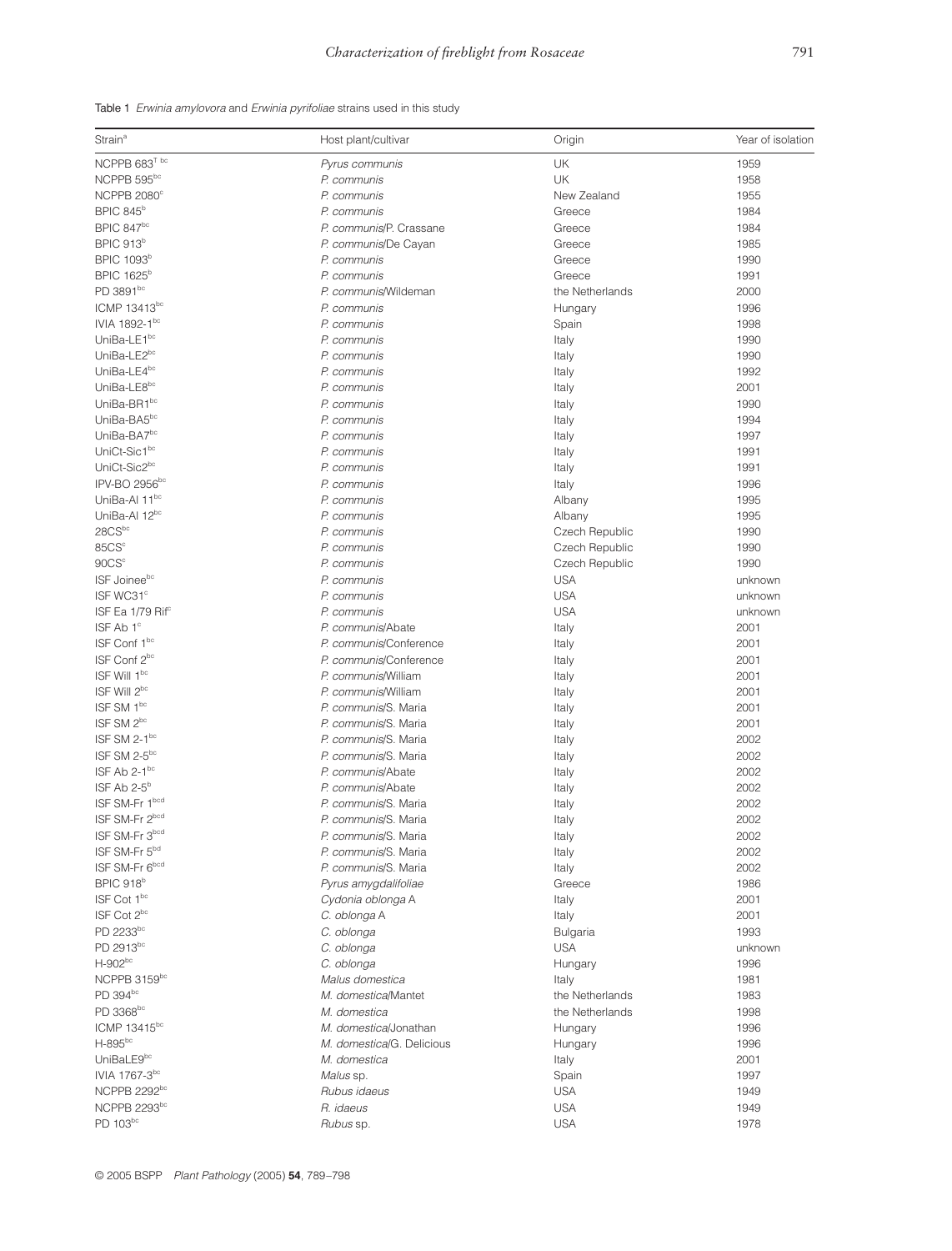| Strain <sup>a</sup>                   | Host plant/cultivar | Origin      | Year of isolation |  |
|---------------------------------------|---------------------|-------------|-------------------|--|
| UniBaBA6 <sup>bc</sup>                | Cotoneaster sp.     | Italy       | 1995              |  |
| UniBaLE10 <sup>bc</sup>               | Cotoneaster sp.     | Italy       | 2001              |  |
| IVIA 1525-1bc                         | Cotoneaster sp.     | Spain       | 1996              |  |
| PD 3678 <sup>bc</sup>                 | Crataegus monogyna  | Germany     | 1999              |  |
| IVIA 198-11 <sup>bc</sup>             | Crataegus sp.       | Spain       | 1996              |  |
| PD 2912 <sup>bc</sup>                 | Eriobotrya japonica | Israel      | 1997              |  |
| PD 4071 <sup>c</sup>                  | Sorbus aucuparia    | Germany     | 1999              |  |
| ICMP 13414 <sup>bc</sup>              | Sorbus aria         | Hungary     | 1996              |  |
| ICMP 13417bc                          | Mespilus germanica  | Hungary     | 1996              |  |
| PD 2914 <sup>bc</sup>                 | Dichomanthes sp.    | UK          | 1996              |  |
| PD 2915 <sup>bc</sup>                 | Amelanchier sp.     | Canada      | 1996              |  |
| IVIA 1951-2 <sup>bc</sup>             | Pyracantha sp.      | Spain       | 1998              |  |
| E. pyrifoliae CFBP 4172 <sup>bc</sup> | Pyrus pyrifolia     | South Korea | 1996              |  |
|                                       |                     |             |                   |  |

#### Table 1 *Continued*

<sup>a</sup>NCPPB: National Collection of Plant Pathogenic Bacteria, York, UK. PD: Culture Collection of Plant Protection Service, Wageningen, the Netherlands. BPIC: Benaki Phytopathological Institute Collection, Kiphissia-Athens, Greece. IVIA: Collection of Instituto Valenciano de Investigaciones Agraria, Moncada-Valencia, Spain. ISF: Culture Collection of the Istituto Sperimentale per la Frutticoltura, Roma, Italy. CFBP: Collection Francaise de bactéries Phytopathogènes, Angers, France. ICMP: International Collection of Micro-organisms from Plants, Auckland, New Zealand. IPV-BO: Culture Collection of the University of Bologna, Italy. UniBa: Culture Collection of the University of Bari, Italy. UniCt: Culture Collection of the University of Catania, Italy. H: Collection of the Plant Health and Soil Conservation Service, Pecs, Hungary. CS: Collection of the Institute of Plant Molecular Biology, Ceske Budejovice, Czech Republic.

b Strains assessed with RFLP of *hrp*N.

c Strains assessed with RFLP of *dsp*A/E.

dStrains isolated from diseased fruits.

T *Erwinia amylovora* type-strain.

Table 2 Primers used in this study for DNA amplification (annealing temperature 54°C) and sequencing of *dsp*A region and *hrp*N gene

| Primer          | Primer sequence              |
|-----------------|------------------------------|
| 1 pr dspA/E for | <b>GCAGAATTTGCATTATGACC</b>  |
| 2 pr dspA/E rev | <b>ATGATGCAGCGGCATTTT</b>    |
| 3 dspA/E for    | GGGGGGCAGACTTTTTTTAA         |
| 4 dspA/E rev    | CCAAAATTGTTCAGCTGATGC        |
| 5 dspA/E2 for   | ATAAGGTACCAACGCAGCAAA        |
| 6 dspA/E2 rev   | <b>TTGATATCAAACAGGTGGCCT</b> |
| 7 hrpN for      | <b>GGTACCGGTATCGGTATGAA</b>  |
| 8 hrpN rev      | CTAATGCGCCCAGTAAATCC         |
|                 |                              |

## **RFLP analysis of** *hrp***N and** *dsp***A/E genes**

For RFLP analysis of the 5′*dsp*A/E region and 3′*hrp*N gene,  $15 \mu L$  aliquots of each PCR mixture containing  $\approx$ 1.5 µg amplified DNA were digested with the following restriction endonucleases as recommended by the manufacturer (Promega): *Cfo*I, *Hae*III, *Mbo*I and *Msp*I for the *dsp*A/E region, and *Rsa*I for the *hrp*N gene. All digestions were carried out at 37°C for 6 h. The reaction products were analysed by agarose (Seakem) (3%, wt/vol) gel electrophoresis in 1 × TBE buffer containing  $0.5 \mu g$  mL<sup>-1</sup> ethidium bromide. Subsequently the gels were visualized under an UV transilluminator Spectroline (Spectronic) and photographed with a Polaroid type 55 film. The PCR amplifications were performed in duplicate.

#### **Nucleotide sequence analysis**

The 3′*hrp*N gene of *E. amylovora* PD 2915 and *E. pyrifoliae* CFBP 4172, as well as a portion (1341 bp) of the 5′*dsp*A/ E region including the promoter region of *E. amylovora* NCPPB 2292, NCPPB 2293, PD 103, PD 2915 and *E. pyrifoliae* CFBP 4172, were amplified with the primers indicated in Table 2. The rDNA PCR was carried out in a total volume of  $30 \mu L$  containing (final concentrations) 1 × PCR buffer, 50 pmol of each primer, 1 U *Taq* DNA polymerase (Promega), 0·2 mm each of dATP, dCTP, dGTP and dTTP (Promega),  $1.6$  mm MgCl<sub>2</sub> and  $4 \mu$ L lysed cell suspension. The reaction mixtures were incubated in a Bio-Rad Gene Cycler version 1·5 at 95°C for 7 min followed by 35 cycles of 94°C for 1 min, 43°C for 1 min and 72°C for 2 min, and a final incubation at 72°C for 5 min. Before sequencing, the PCR products were separated from residual primers using the Qiaquick PCR Purification Kit (Qiagen) according to the manufacturer's instructions. All the sequences were determined at MWG-Biotech AG, Ebersberg, Germany directly from the purified fragments, using the corresponding amplification primers. The sequences were compared using the PC/Gene program clustalW multiple sequence alignment ver. 1·82 (Higgins *et al.*, 1994).

#### **Pathogenicity tests**

To test the host range of some representative *E. amylovora* strains (NCPPB 683 isolated from *Pyrus communis*; PD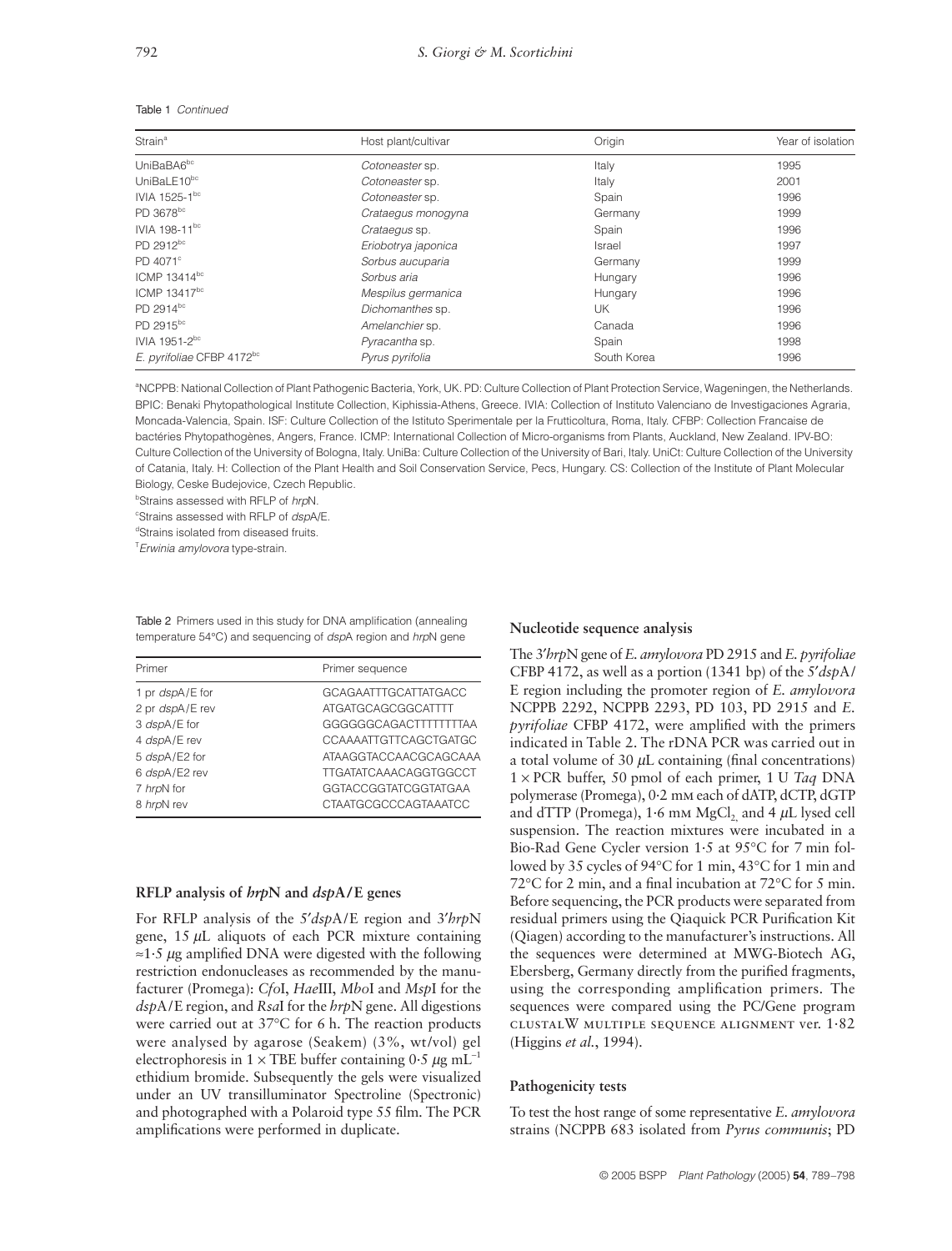103, NCPPB 2292, NCPPB 2293 isolated from *Rubus* spp.; and PD 2915 isolated from *Amelanchier* sp.), immature pear (*P. communis*) fruits and Maloideae and Ruboideae host plants were used. Artificial inoculations were carried out at the beginning of summer. Fruits were washed for 20 min in tap water and air-dried. For inoculation, strains were streaked for 24 h on NSA at 25–27°C. Then different doses of bacterial suspensions in SS were prepared. The immature fruits were stab-inoculated by means of a sterile needle with 10  $\mu$ L of the following decreasing concentrations of bacterial suspension: 1–2  $\times$  10<sup>9</sup>, 1–2  $\times$  10<sup>7</sup> and 1–2  $\times$  10<sup>5</sup> cfu mL<sup>−1</sup>. *Erwinia pyrifoliae* CFBP 4172 was also inoculated in the same way. As negative controls, fruits were inoculated in the same way with: (i) only SS; and (ii) decreasing doses of *Pseudomonas avellanae* ISF 2059 suspensions (10  $\mu$ L, 1–2 × 10<sup>9</sup>, 1–2 × 10<sup>7</sup> and  $1-2 \times 10^5$  cfu mL<sup>-1</sup>). For each strain, two different fruits and three sites on the same fruit were inoculated. Apple (*Malus domestica*) cv. Red Gala, pear cvs William (susceptible to fireblight) and Harrow Sweet (tolerant to fireblight), raspberry (*Rubus idaeus*) cv. Tulameen and serviceberry (*Amelanchier alnifolia*) pot-grown plants were inoculated with the same strains by two different methods, as follows. (i) Plants were inoculated by wounding the young shoot with a sterile needle and, immediately after applying  $10 \mu L$  of bacterial suspension to the wound at decreasing concentrations (1–2  $\times$  10<sup>9</sup>, 1–2  $\times$  10<sup>7</sup> and  $1-2 \times 10^5$  cfu mL<sup>-1</sup>). (ii) Plants were inoculated by cutting two apical leaves of a young growing shoot with sterilized scissors previously plunged into an *E. amylovora* suspension of 1–2 × 107 cfu mL<sup>−</sup><sup>1</sup> . *Erwinia pyrifoliae* CFBP 4172 was also inoculated in the same way. For each strain and technique, three and 10 shoots, respectively, were inoculated. Shoots inoculated with only SS served as negative control. The immature fruits and plants were kept in a room with 100% humidity. Symptoms were checked up to 15 days after inoculation. Finally, for each strain the HR was tested by infiltration of the bacterial suspensions (1–  $2 \times 10^8$  cfu mL<sup>-1</sup>) into the parenchyma of tobacco leaves.

# **Results**

#### **RFLP analysis and sequencing of** *hrp***N**

Restriction analysis of *hrp*N was performed using *Rsa*I. On amplification of the *hrp*N of 66 *E. amylovora* strains (Table 1), a difference in size in PCR products of the following strains was found: PD 2915 isolated from *Amelanchier* sp., and PD 103, NCPPB 2292 and NCPPB 2293 isolated from *Rubus* sp. Their PCR product was 60 bp smaller than that of the other strains (Fig. 1). After *Rsa*I restriction, however, the same two fragments of 51 and 112 bp were observed for 65 *E. amylovora* strains. In contrast, *E. amylovora* PD 103 yielded a fragment of 163 bp rather than the two fragments mentioned above. Sequence analysis of *hrp*N from PD 103, and comparison with *hrp*N of *E. amylovora* Ea321 (GenBank accession number M92994) isolated from *Crataegus* sp., revealed a point mutation at nt 834 of the coding region that eliminated



Figure 1 PCR amplification of *hrp*N gene with the primers shown in Table 2. *Erwinia amylovora* PD 2915, isolated from *Amelanchier* sp., grown in Canada (lane 3) yielded a PCR product 60 bp smaller that that of the other *E. amylovora* strains tested. c, negative control; M, molecular size marker (1 kb DNA ladder; Gibco-BRL). Lane 1, PD 2913; lane 2, PD 2914; lane 3, PD 2915; lane 4, PD 2233; lane 5, IVIA 1525-1; lane 6, IVIA 1951-2, lane 7, IVIA 1767-3, lane 8, IVIA 198-11; lane 9, ISF Cot 1; lane 10, BPIC 845; lane 11, BPIC 847, lane 12, BPIC 913, lane 13, BPIC 918, lane 14, BPIC 1093; lane 15, ISF Will 1; lane 16, ISF Conf 1; lane 17, ISF Will 2.

the *Rsa*I restriction site, but yielded no amino acid substitution at codon 278 coding for glycine. This identical substitution was also found in *E. amylovora* Ea246, isolated from *R. fruticosus*(GenBank accession number AF083620). *hrp*N sequence analysis of *E. amylovora* PD 2915 showed six single nucleotide substitutions (SNS) in the coding region that were not revealed by the *Rsa*I restriction analysis. Among these, five were identical nucleotide substitutions and one was a missense substitution at position 868 converting the codon AAT (for asparagine) into GAT (for aspartic acid), thereby changing a polar neutral amino acid into an acidic amino acid. 3′*hrp*N sequence analyses of PD 103 and PD 2915 also revealed that the PCR product size differences found with respect to the other strains were due to the absence of a 60 bp fragment in the noncoding region downstream of the *hrp*N gene. The 3′*hrp*N PCR amplification product of *E. pyrifoliae* CFBP 4172 showed no difference in size when compared with the *E. amylovora* strains. However, after *Rsa*I digestion two distinct fragments of 27 and 135 bp were observed. The *hrp*N sequence analysis of *E. pyrifoliae* CFBP 4172 showed 23 SNS along the 363 bp of the coding region. Only one was a missense substitution, revealing a change of G into A at position 1171 and converting the codon GCC (for alanine) into ACC (for threonine), thereby changing a nonpolar amino acid into a polar amino acid.

#### **RFLP analysis of** *dsp***A/E region**

The 1341 bp *dsp*A/E region, which includes the promoter region and 1076 nt of the 5′*dsp*A/E coding sequence, was studied for 66 strains by amplifying three overlapping fragments of 427, 613 and 628 bp, followed by single digestion with the *Cfo*I restriction endonuclease. This enzyme was chosen after computer analysis revealed it to be a good candidate to distinguish *E. amylovora* strains by RFLP in this region. In addition, the portions were also double-digested. Restriction analysis of the 613 bp *dsp*A/ E region with *Cfo*I yielded an RFLP pattern suitable for differentiating the *E. amylovora* strains isolated from *Rubus* sp. and *Amelanchier* sp. from all the other strains.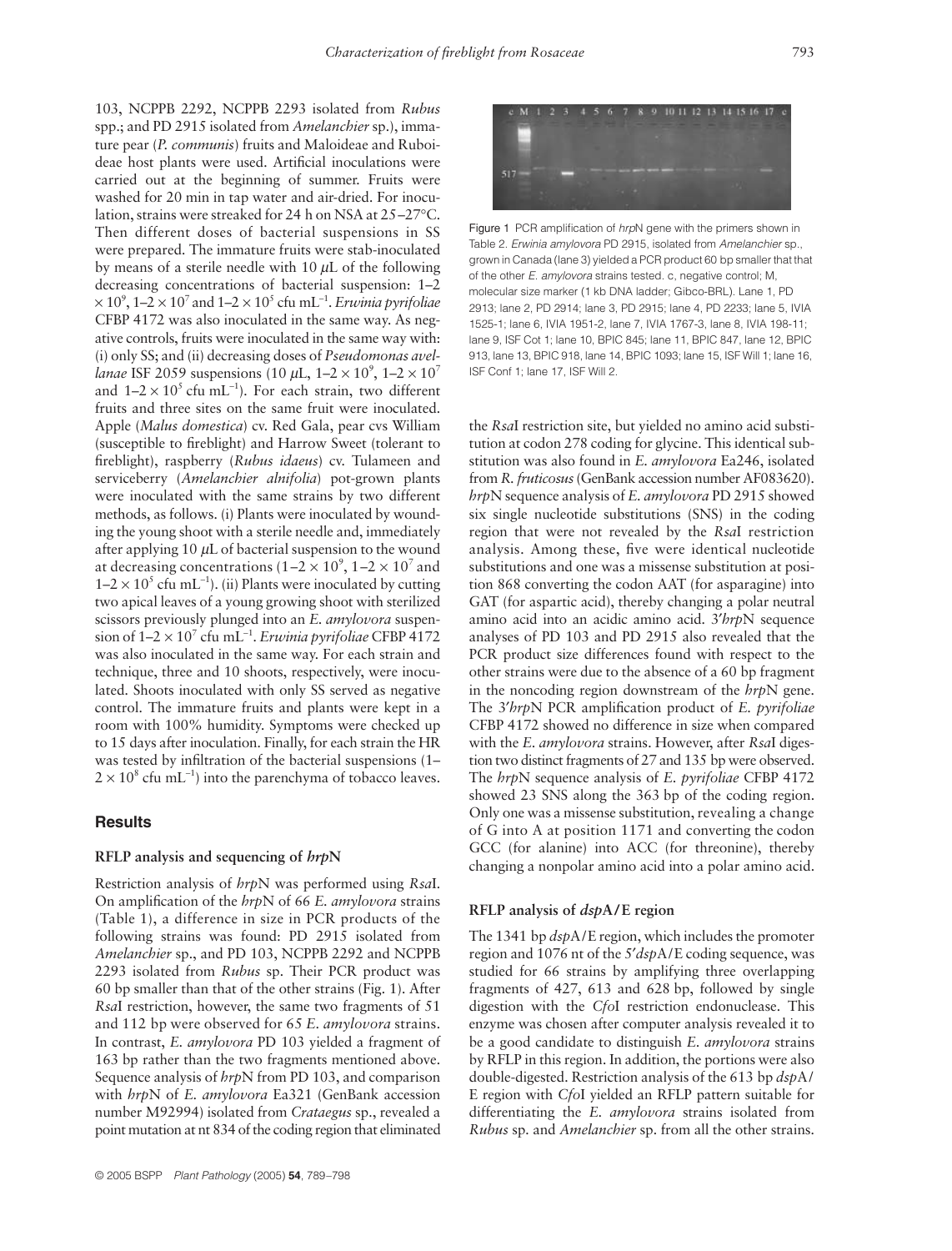

Figure 2 Restriction polymorphism of a fragment of 427 bp of the *dsp*A/E region from 15 *Erwinia amylovora* strains on digestion with *Cfo*I and *Msp*I endonucleases. *Erwinia pyrifoliae* is also included. M, molecular size marker (100 bp DNA ladder; Gibco-BRL). Lane 1, NCPPB 683; lane 2, PD 2915; lane 3, PD 103; lane 4, NCPPB 2292; lane 5, NCPPB 2293; lane 6, PD 2233; lane 7, PD 2912; lane 8, PD 2914; lane 9, PD 3368; lane 10, PD 3678; lane 11, PD 3891; lane 12, PD 4071; lane 13, NCPPB 3159; lane 14, IVIA 1951-2; lane 15, ISF SM Fr 1; lane 16, *E. pyrifoliae* CFBP 4172. C, negative control.

In fact, fragments of 152, 151, 131, 118, 36, 13 and 12 bp were obtained from 62 *E. amylovora* strains isolated from different Maloideae host plants, whereas fragments of 167, 152, 151, 131 and 12 bp (two *Cfo*I restriction sites have been removed by two mutational events) were obtained from the three strains isolated from *Rubus* spp. (NCPPB 2292 and 2293, PD 103) as well as with the strain isolated from *Amelanchier*sp. (PD 2915). The same grouping was also observed by double-digesting the 613 bp *dsp*A/E fragment with *Mbo*I and *Hae*III endonucleases.

The 427 bp *dsp*A/E fragment, amplified with primers 1 and 2 (Table 2), was double-digested with *Cfo*I and *Msp*I. Again, and even more clearly, it was possible to differentiate the strains isolated from Ruboideae and *Amelanchier* sp. from all the others (Fig. 2). The RFLP analysis of the 427 bp *dsp*A/E portion indicated for PD 2915 isolated from *Amelanchier* sp. a higher similarity with the strains obtained from *Rubus* spp. than with the other Maloideae strains*.* Remarkably, PD 103 isolated from *Rubus* sp. showed a unique restriction profile. Finally, RFLP analysis of the 628 bp *dsp*A/E fragment performed with *Cfo*I endonuclease allowed *E. amylovora* strains obtained from Ruboideae and *Amelanchier* sp. to be distinguished from the other strains.

The *dsp*A/E region of *E. pyrifoliae* CFBP 4172 was amplified with the same primer sets as were used for the *E. amylovora* strains, and subsequently digested with the same endonucleases. The RFLP patterns obtained allowed differentiation of *E. pyrifoliae* from all the *E. amylovora* strains (Fig. 2).

## **Partial sequencing of** *dsp***A/E region**

The 5′*dsp*A/E region, including a short sequence of the upstream *hrp*W gene, of *E. amylovora* NCPPB 2292, 2293, PD 103 and PD 2915 (strains from *Rubus* sp. and *Amelanchier* sp.), was sequenced (1341 bp). Sequence

analysis revealed various SNS in the *hrp*W and *dsp*A/E promoters and coding regions when compared with the corresponding sequence of *E. amylovora* CFBP 1430 (GenBank accession number Y13831) isolated from *Crataegus* sp. The DNA sequences from all four strains showed one point mutation in the *dsp*A/E promoter at the nucleotide position −63 from gene start, changing nucleotide G into T, and two point mutations in the *hrp*W promoter region at nucleotide positions 69 and 68 from gene start, converting AA into TG on the complementary strand of the *dsp*A/E gene. In the 5′*dsp*A/E coding region, NCPPB 2292, 2293, PD 103 and PD 2915 showed 14, 13, 13 and 13 missense point mutations, respectively, in some cases yielding drastic amino acid substitutions that may influence the function of the protein. No SNS were found by sequencing the 613 *dsp*A/E fragment from seven strains (NCPPB 683, NCPPB 3159, PD 2233, PD 2912, PD 3678, PD 4071 and IVIA 1951–2) associated with different host plants from different geographical areas. The 5′*dsp*A/ E sequence analysis of *E. pyrifoliae* CFBP 4172, compared with *E. amylovora* CFBP 1430, showed 98 SNS in the 5′ coding region, where the proportion of missense substitutions was 50%. The alignment and sequence comparison of 5′*dsp*A/E genes of *E. amylovora* PD 2915, NCPPB 2292 and 2293, PD 103, CFBP 1430 (sequence information obtained from EMBL GenBank) and *E. pyrifoliae* CFBP 4172 (Fig. 3) revealed the following main features. (i) The 5′*dsp*A/E regions from *E. amylovora* strains obtained from *Rubus*sp. and *Amelanchier*sp. were highly related (99% identity) and these sequences could be distinguished from that of *E. amylovora* CFBP 1430 by several mismatches (97% identity). (ii) The *dsp*A gene from *E. pyrifoliae* showed 88% nucleotide identity compared with *dsp*A/E from *E. amylovora* strains isolated from Maloideae or Ruboideae species. (iii) Comparison of the deduced amino acid sequences of 5′*dsp*A/E genes under study showed 85% identity between *E. pyrifoliae* and *E. amylovora*, and 96% identity between *E. amylovora* CFBP 1430 isolated from *Crataegus*sp., and PD 2915 and NCPPB 2292, NCPPB 2293 and PD 103. The *dsp*A/E amino acid sequence alignment also revealed other peculiarities. In some cases *E. amylovora* PD 103 showed the same amino acid substitutions as PD 2915, NCPPB 2292 and 2293; it also maintained the amino acid residues of strains from Maloideae at amino acid positions 101 and 165; furthermore, it showed two amino acid substitutions seen in no other strain (change of aspartate into valine and of glycine into valine at amino acid positions 65 and 146, respectively). *Erwinia pyrifoliae* CFBP 4172, when compared with *E. amylovora* CFBP 1430, showed 49 amino acid differences, although it maintained the same amino acid residues in six positions that were different in *E. amylovora* strains isolated from *Rubus* spp. and *Amelanchier* sp.

#### **Sequence accession numbers**

The following nucleotide sequences were deposited in the EMBL nucleotide sequence database: 3′*hrp*N sequences from *E. amylovora* PD 2915 and *E. pyrifoliae* CFBP 4172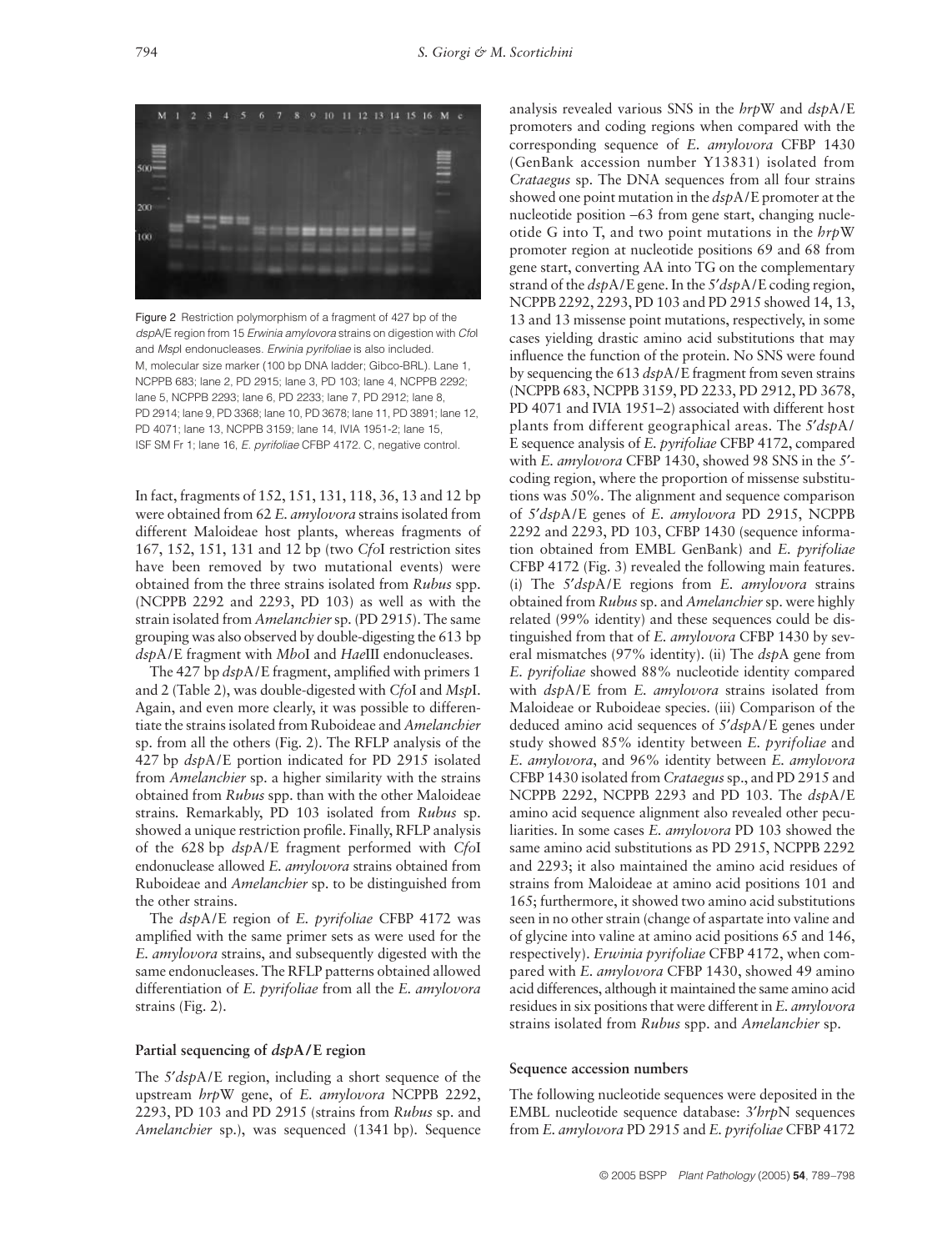| PD 2915<br>NCPPB 2293<br>NCPPB 2292<br>PD 103<br>CFBP 1430<br>E.pyrifoliae | MELKSLGTEHKAAVHTAAHNPVGHGVALQQGSSSSSPQNAAASLAAEGKNRGEMPRIHQP<br>MELKSLGTEHKAAVHTAAHNPVGHGVALQQGSSSSSPQNAAASLAAEGKNRGEMPRIHQP<br>MELKSLGTEHKAAVHTAAHNPVGHGVALQQGSSSSSPQNAAASLAAEGKNRGEMPRIHQP<br>MELKSLGTEHKAAVHTAAHNPVGHGVALQQGSSSSSPQNAAASLAAEGKNRGEMPRIHQP<br>MELKSLGTEHKAAVHTAAHNPVGHGVALQQGSSSSSPQNAAASLAAEGKNRGKMPRIHQP<br>MVLKLQGTEHKTAVQIAAHNPVGQGVALQQGSSSSSPQNAAASLASEGKNRGKMPKVHQS                                   |
|----------------------------------------------------------------------------|--------------------------------------------------------------------------------------------------------------------------------------------------------------------------------------------------------------------------------------------------------------------------------------------------------------------------------------------------------------------------------------------------------------------------------|
| PD 2915<br>NCPPB 2293<br>NCPPB 2292<br>PD 103<br>CFBP 1430<br>E.pyrifoliae | STAADGISAAHQQKKSFSLRGFLGTKKSSKSAPQAQPGTTLSKGATLHDLLARDDGETQH<br>STAADGISAAHQQKKSFSLRGFLGTKKSSKSAPQAQPGTTLSKGATLHDLLARDDGETQH<br>STAADGISAAHOOKKSFSLRGFLGTKKSSKSSPOAOPGTTLSKGATLHDLLARDDGETOH<br>STAAVGISAAHQQKKSFSLRGFLGTKKSSKSAPQAQPGTTHSKGATLHDLLARDDGETQH<br>STAADGISAAHQQKKSFSLRGCLGTKKFSRSAPQGQPGTTHSKGATLRDLLARDDGETQH<br>STAADGVSAAHQQKKSFSLKGFLGLKKSSKSLPQTQPGATHSKGTTLRDLLAQDDGETQH                                   |
| PD 2915<br>NCPPB 2293<br>NCPPB 2292<br>PD 103<br>CFBP 1430<br>E.pyrifoliae | EAAAPDAARLTHSGGVKRRNMDDMAGRPMVKGGSGEDKVPTQQKGRQLNNFGQMRQTMLS<br>EAAAPDAARLTHSGGVKRRNMDDMAGRPMVKGGSGEDKVPTQQKGRQLNNFGQMRQTMLS<br>EAAAPDAARLTHSGGVKRRNMDDMAGRPMVKGGSGEDKVPTQQKGRQLNNFGQMRQTMLS<br>EAAAPDAARLTHSGGVKRRNMDDMAVRPMVKGGSGEDKVPTQQKRRQLNNFGQMRQTMLS<br>EAAAPDAARLTRSGGVKRRNMDDMAGRPMVKGGSGEDKVPTQQKRHQLNNFGQMRQTMLS<br>EAAAPDAARS---GGVKRHNLDDMAGRP---------------KQHQLNNFSQMRQTMLS<br>* ****** ********<br>********* |
| PD 2915<br>NCPPB 2293<br>NCPPB 2292<br>PD 103<br>CFBP 1430<br>E.pyrifoliae | KMAHPASANAGDRLQHSPPHIPGSHHEIKEEPVGSTSKATTAHADRVEIAQEDDDSEFQQ<br>KMAHPASANAGDRLQHSPPHIPGSHHEIKEEPVGSTSKATTAHADRVEIAQEDDDSEFQQ<br>KMAHPASANAGDRLQHSPPHIPGSHHEIKEEPVGSTSKATTAHADRVEIAQEDDDSEFQQ<br>KMAHPASANAGDRLQHSPPHIPGSHHEIKEEPVGSTSKATTAHADRVEIAQEDDDSEFQQ<br>KMAHPASANAGDRLOHSPPHIPGSHHEIKEEPVGSTSKATTAHADRVEIAOEDDDSEFOO<br>KMTHPASADAGERLHHSPPRIPGSHHEIEELPVGSTSKAATAHTGKGEIAHEDDDSEFOO                                   |
| PD 2915<br>NCPPB 2293<br>NCPPB 2292<br>PD 103<br>CFBP 1430<br>E.pyrifoliae | LHQQRLARERENPPQPPKLGVATPISARFQPKLTAVAESVLEGTDTTQPPLKPQSMLKGS<br>LHOORLARERENPPOPPKLGVATPISARFOPKLTAVAESVLEGTDTTOPPLKPOSMLKGS<br>LHOORLARERENPPOPPKLGVATPISARFOPKLTAVAESVLEGTDTTOPPLKPOSMLKGS<br>LHOORLARERENPPOPPKLGVATPISARFOPKLTAVAESVLEGTDTTOPPLKPOSMLKGS<br>LHQQRLARERENPPQPPKLGVATPISARFQPKLTAVAESVLEGTDTTQSPLKPQSMLKGS<br>LHQQRLARERENPPQPPKLGVTTPTAARYQPKLTAIAESVLEGTDSTQSPLKPQSMLKGS                                   |
| PD 2915<br>NCPPB 2293<br>NCPPB 2292<br>PD 103<br>CFBP 1430<br>E.pyrifoliae | GAGVTPLALTLDKGKLQLAPDNPPALNTLLKQTLGKDTQHYLAHHASSDGSQHLLLDNT<br>GAGVTPLALTLDKGKLOLAPDNPPALNTLLKOTLGKDTOHYLAHHASSDGSOHLLLDNT<br>GAGVTPLALTLDKGKLOLAPDNPPALNTLLKOTLGKDTOHYLAHHASSDGSOHLLLDNT<br>GAGVTPLALTLDKGKLQLAPDNPPALNTLLKQTLGKDTQHYLAHHASSDGSQHLLLDNT<br>GAGVTPLAVTLDKGKLQLAPDNPPALNTLLKQTLGKDTQHYLAHHASSDGSQHLLLDNK<br>GAGVTPLAVALDKGKLOLASTNPPALNTLLKOTLGKDAOHYLAHHASSDGSOHLLLDNK                                         |

Figure 3 Similarity of deduced amino acid sequences of a fragment of the *dsp*A/E of *Erwinia amylovora* strains PD 2915, NCPPB 2292, NCPPB 2293, PD 103, CFBP 1430; and of *Erwinia pyrifoliae* CFBP 4172. Asterisks indicate identity; dot pairs, conservative substitutions; single dots, less conservative substitutions; absence of dot, nonconservative substitutions; dashes, absence of amino acid sequence.

Table 3 Pathogenicity tests and symptoms observed after 15 days on pear immature fruits and on wound-inoculated shoots using *Erwinia amylovora* and *Erwinia pyrifoliae* strains

|                         |                          | Pear plant cv.    |                          |                          |           |                                 |
|-------------------------|--------------------------|-------------------|--------------------------|--------------------------|-----------|---------------------------------|
|                         | Pear fruit               | William           | <b>Harrow Sweet</b>      | Apple                    | Raspberry | Serviceberry                    |
| NCPPB 683               | $^{+}$                   | $^{+}$            | $+$ <sup>a</sup>         | $^{+}$                   | $-***$    | $-$ **                          |
| PD 103                  |                          | $+/-***$          | $\sim$                   | $+/-***$                 | $^{+}$    | $\hspace{0.5cm}$                |
| <b>NCPPB 2292</b>       | $\overline{\phantom{a}}$ | $+/-***$          | $\overline{\phantom{0}}$ | $+/-***$                 | $^{+}$    | $\hspace{0.1mm}-\hspace{0.1mm}$ |
| <b>NCPPB 2293</b>       | $\overline{\phantom{a}}$ | $+/-***$          | $\hspace{0.05cm}$        | $+/-***$                 | $^{+}$    | $\hspace{0.5cm}$                |
| PD 2915                 | $\overline{\phantom{a}}$ |                   | $\overline{\phantom{a}}$ | $\overline{\phantom{a}}$ |           | $+$                             |
| E. pyrifoliae CFBP 4172 | $+^*$                    | $\hspace{0.05cm}$ | $\overline{\phantom{a}}$ | $\overline{\phantom{a}}$ |           | $\hspace{0.5cm}$                |

+, Spread of infection departing from site of inoculation and fireblight symptoms.

<sup>a</sup>Fireblight symptoms only at highest dose.

\*Necrosis evident 15 days after inoculation using highest dose.

\*\*Initial wilting evident 15 days after inoculation.

\*\*\*Slight necrosis surrounding site of inoculation using medium and highest doses.

(accession numbers AJ631304 and AJ631305, respectively); 5′*dsp*A/E sequences from *E. amylovora* NCPPB 2292 (AJ698834); *E. amylovora* NCPPB 2293 (AJ698835), *E. amylovora* PD 103 (AJ640077), *E. amylovora* PD 2915 (AJ698952) and *E. pyrifoliae* CFBP 4172 (AJ699305).

# **Pathogenicity tests**

Results of the pathogenicity tests are shown in Tables 3 and 4. On immature pear fruits, only *E. amylovora* NCPPB 683 induced, at any dose tested, necrosis and oozing of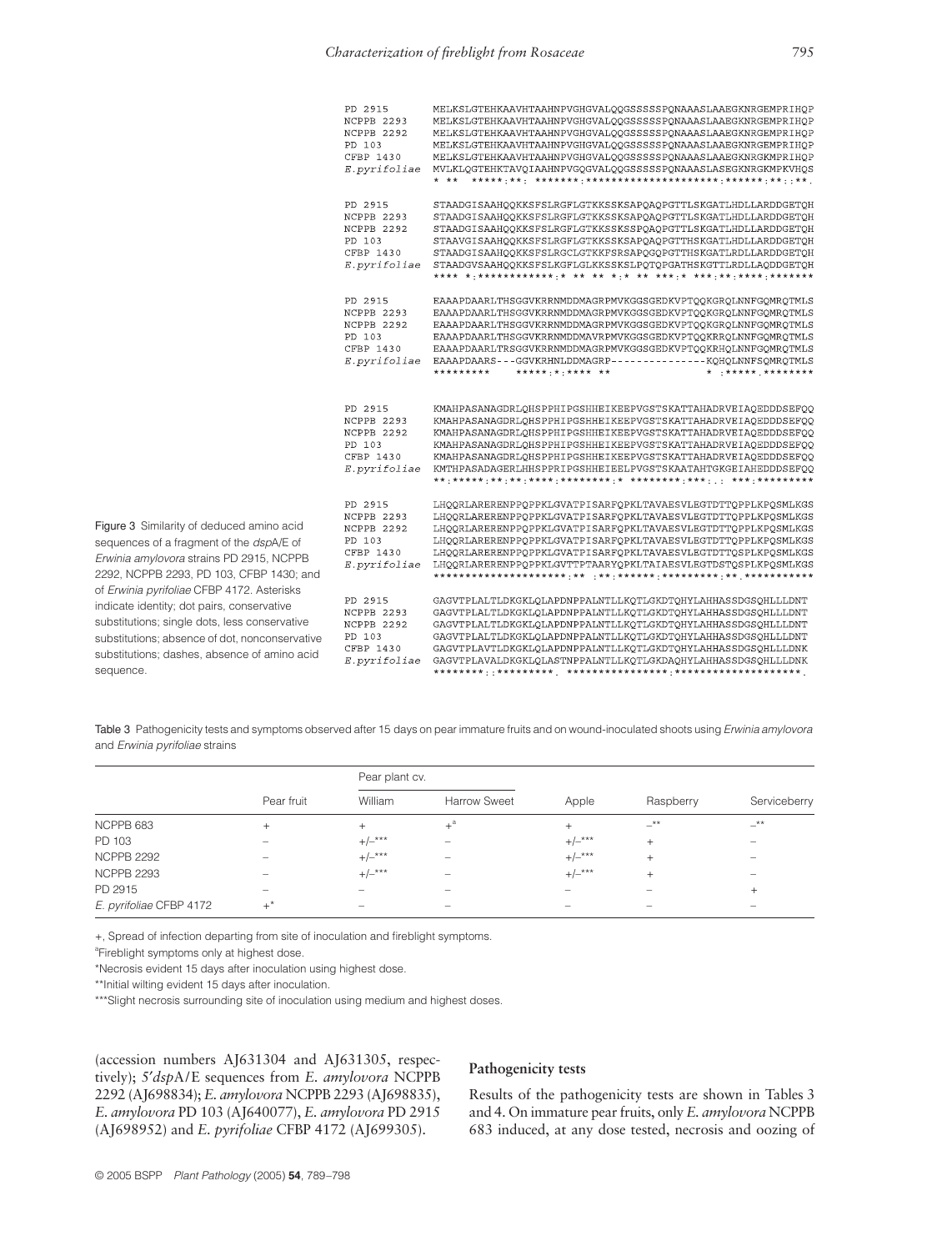Table 4 Mean distance (mm) of twig necrosis induced by *Erwinia amylovora* and *Erwinia pyrifoliae* strains on growing shoots of some Maloideae and Ruboideae species recorded 15 days after inoculation performed by cutting two apical leaves off the shoot (minimum and maximum distance of necrosis in parentheses)

|                         | Pear cv.       |                     |               |             |              |  |
|-------------------------|----------------|---------------------|---------------|-------------|--------------|--|
|                         | William        | <b>Harrow Sweet</b> | Apple         | Raspberry   | Serviceberry |  |
| NCPPB 683               | 232 (13 - 385) | 72 (44 - 160)       | $105(40-128)$ | $28(0-44)$  | $17(0-31)$   |  |
| PD 103                  | $21*(0-31)$    | $8*(0-11)$          | $9*(0-14)$    | $65(29-88)$ | $2*(0-08)$   |  |
| <b>NCPPB 2292</b>       | $28*(0-36)$    | $6*(0-12)$          | $11*(0-19)$   | $71(41-91)$ | $1*(0-88)$   |  |
| <b>NCPPB 2293</b>       | $19*(0-29)$    | $2*(0-08)$          | $16*(0-20)$   | $69(29-82)$ | $6*(0-08)$   |  |
| PD 2915                 | 14 (0-28)      | $4*(0-08)$          | $12*(0-17)$   | $13(0-26)$  | 78 (27-99)   |  |
| E. pyrifoliae CFBP 4172 | $9*(0-19)$     | $2*(0-08)$          | $3*(0-09)$    | $4*(0-09)$  | $6*(0-11)$   |  |

\*Necrosis at tip of shoot observed 8 days after inoculation, not enlarging afterwards.

bacterial exudate. *Erwinia amylovora* PD 103 and NCPPB 2292 and 2293, as well as PD 2915, did not incite any apparent symptoms on immature pear fruit even at the highest dose. *Erwinia pyrifoliae* CFBP 4172 induced a slight necrosis with a slimy exudate only when inoculated at the highest dose; an enlargement of the necrosis was observed 15 days after the inoculation. No symptom was observed on fruits inoculated with SS and *P. avellanae*.

On wound-inoculated shoots of apple and pear cv. William, *E. amylovora* NCPPB 683 type-strain isolated from *P. communis* induced complete wilting 8 days after inoculation at any dose tested. Shoots inoculated with the highest dose also showed withering of the apical leaves. Pear cv. Harrow Sweet exhibited blight symptoms only when inoculated at the highest dose. In contrast, inoculation of raspberry and serviceberry with the highest dose produced only initial wilting  $(1.0-1.5 \text{ cm})$  of the shoot after 15 days. On apple and pear, *E. amylovora* PD 103, NCPPB 2292 and 2293 isolated from *Rubus* spp. incited, at the medium and highest doses, only slight necrosis surrounding the inoculation site and no apparent symptoms on serviceberry. On raspberry, complete wilting of the shoot was observed only at the highest dose 8 days after the inoculation, whereas 1 week later wilting was also noticed for the shoots inoculated with medium and low doses. Apple, raspberry and pear shoots after inoculation with *E. amylovora* PD 2915 isolated from *Amelanchier* sp. remained symptomless. On serviceberry, an initial wilting of the shoot was observed 8 days after inoculation, and shoots showed fireblight symptoms 1 week later. *Erwinia pyrifoliae* CFBP 4172 did not cause any symptoms, at any dose, to shoots of any of the plant species tested. The inoculation performed by cutting the apical leaves confirmed these results (Table 4) and the restricted pathogenicity of the strains isolated from *Rubus* spp. and *Amelanchier* sp. was again observed. These strains produced limited necrosis at the shoot tips of the apple and pear cultivars tested, but caused typical fireblight symptoms solely on host plants from which they were originally isolated. Finally, all strains incited an HR on tobacco leaves 24 h after inoculation by infiltration.

# **Discussion**

Analysis of the 3′*hrp*N region of 66 *E. amylovora* strains, isolated from *Rubus* spp. (Ruboideae) and from Maloideae, showed a diversity between these two *E. amylovora* subgroups. In fact, PD 2915 isolated from *Amelanchier* sp., and NCPPB 2292, 2293 and PD 103 obtained from *Rubus* spp., showed a PCR product 60 bp smaller than that of all the other strains tested. Moreover, the subsequent restriction analysis performed with *Rsa*I enabled only PD 103 and *E. pyrifoliae* to be distinguished from all the other *E. amylovora* strains tested. The subsequent DNA sequence analysis of PD 103 revealed the presence of a same-sense point mutation abolishing the corresponding *Rsa*I restriction site, thus differentiating this strain from all the others. Significant differences in 3′*hrp*N DNA sequence, undetectable with *Rsa*I restriction digestion, were also found for PD 2915 isolated from *Amelanchier* sp. In fact, this strain showed six SNS in the coding region: five synonymous nucleotide substitutions and one missense substitution at nucleotide position 868 converting the codon ATT (for asparagine) into GAT (for aspartic acid). The contribution of this missense mutation to the specificity of pathogenicity of PD 2915 was not assessed; however, the present data support the utilization and usefulness of sequence information of *hrp*N for strain differentiation (Jock & Geider, 2004). Sequence analysis of *E. pyrifoliae* showed the presence of 23 SNS in the 3′*hrp*N coding region, only one of which was a missense point mutation, converting alanine into threonine.

Differentiation of strains from Ruboideae and from *Amelanchier* sp. was also achieved by restricting fragments of the *dsp*A/E region. The partial sequence of the *dsp*A/E region yielded even more information about the diversity of these strains. Interestingly, results with PD 2915 from *Amelanchier* sp. showed that it is more similar to strains from *Rubus* spp. than to the other Maloideae strains, as 13 missense point mutations were identified in the 5′*dsp*A/E coding region. In some cases these mutations produced drastic amino acid substitutions which might influence protein function.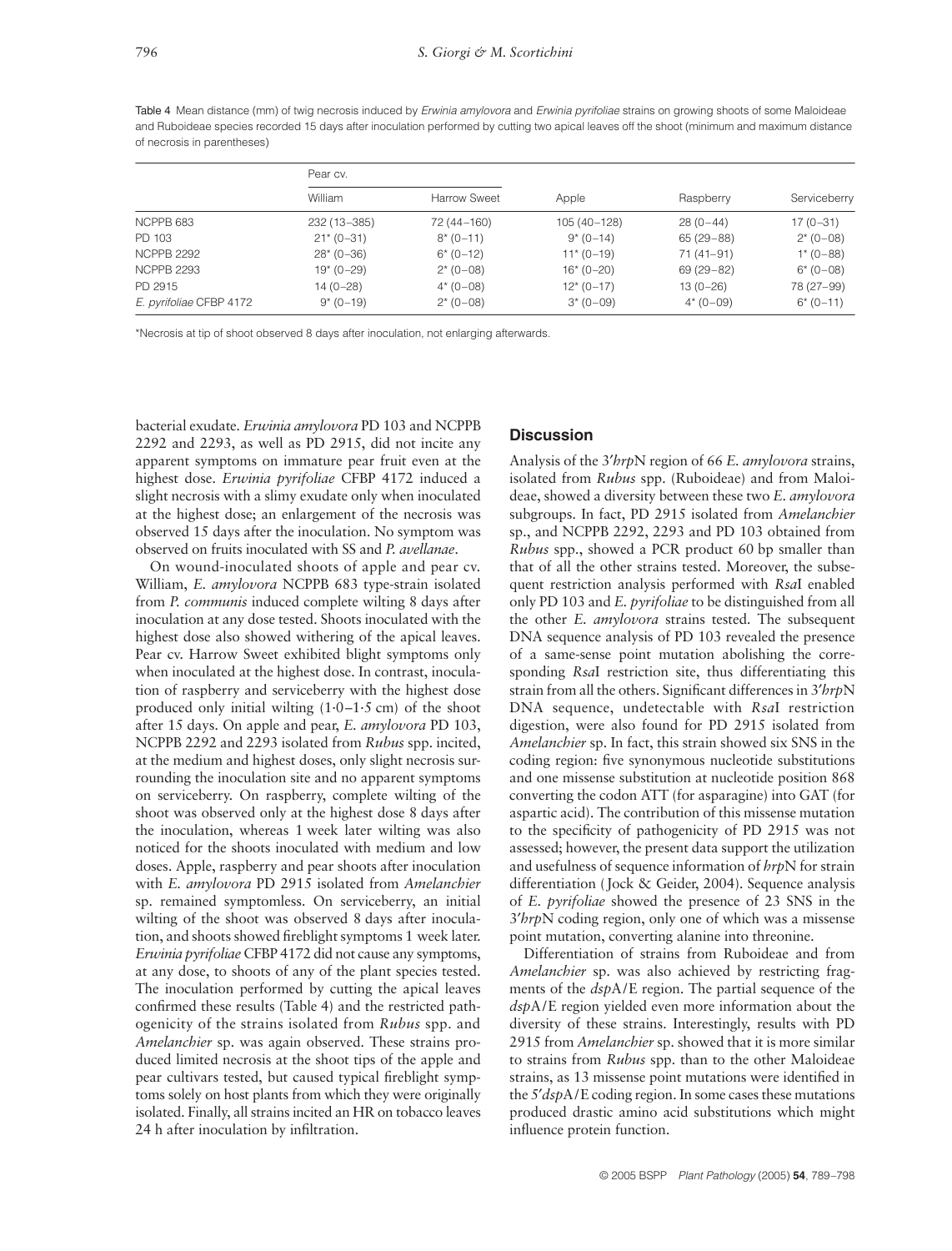Pathogenicity tests performed in this study confirmed the diversity of the strains from *Amelanchier*sp. and *Rubus* spp., and confirmed the disease-specific functions of the *dsp*A/E gene (Barny *et al*., 1990; Gaudriault *et al*., 1997; Bogdanove *et al*., 1998). In fact, such strains showed a restricted pathogenicity, inducing insignificant or no symptoms on apple and pear or on immature pear fruits, and causing typical fireblight symptoms only on the host plants from which they were originally isolated. In addition, the present study demonstrated that a strain from *Amelanchier* sp., a plant species of the Maloideae subfamily, showed reduced aggressiveness towards some other Maloideae species such as pear and apple.

The four deviating strains described here originated from North America. Recently, Jock & Geider (2004) found that *E. amylovora* strains from Europe showed identical *hrp*N sequences, whereas North American isolates from fruit tree species and raspberry showed more variability. For example, a North American raspberry strain could be clearly distinguished from the other *E. amylovora* strains from fruit trees, showing six amino acid insertion sequences in the centre of *hrp*N gene (Jock & Geider, 2004). The results obtained in the present study regarding strain PD 2915, isolated from *Amelanchier* sp. grown in Canada, supports the hypothesis that the genetic diversity of *E. amylovora* is higher in North America, its centre of origin (McManus & Jones, 1995; Jock & Geider, 2004), and that this has influenced the molecular evolution of *E. amylovora* genes, such as *hrp*N and *dsp*A/ E, involved in oxidative burst in host plants (Venisse *et al*., 2003)

This study also showed the usefulness of RFLP analysis for rapid assessment of possible diversity within *E. amylovora* isolates. Digestion of a 613 bp fragment of the *dsp*A/E region with *Cfo*I endonuclease allowed strains from *Rubus* spp. and *Amelanchier* to be distinguished from all the other strains. Differences in *dsp*A/E region sequences were also ascertained for *E. pyrifoliae* CFBP 4172 which showed 88% nucleotide identity with 5′*dsp*A/ E from *E. amylovora* strains isolated from hosts belonging to the Maloideae and Ruboideae. The amino acid analysis of this DNA portion showed 49 amino acid differences when compared with *E. amylovora* CFBP 1430. However, *E. pyrifoliae* CFBP 4172 conserved the same amino acid residues in six positions. These amino acid residues resulted in modified *dsp*A/E from *Rubus*spp. and *Amelanchier* sp. The possibility that these amino acids might be important for the function of DspA/E protein involved in the induction of specific pathogenic symptoms in *Rosaceae* species deserves further study.

## **Acknowledgements**

This work was financed by the Italian Ministry of Agriculture and Forestry in the framework of the project 'PRIA-Ricerche sul pero finalizzate alla riduzione dell'impatto ambientale e alla valorizzazione della qualità'; publication no. 6. The authors wish to thank the following colleagues for supplying *Erwinia amylovora* strains: C. Bazzi (University of Bologna, Bologna, Italy), C. Cariddi (University of Bari, Bari, Italy), V. Catara (University of Catania, Catania, Italy), J. D. Janse (Plant Protection Service, Wageningen, the Netherlands), V. Kudela (Institute of Plant Molecular Biology, Ceske Budejovice, Czech Republic), M. M. Lopez (Instituto Valenciano de Investigaciones Agrarias, Moncada-Valencia, Spain), C. Manceau (INRA-Pathologie Végétale, Beaucouzé, France), J. Németh (Plant Health and Soil Conservation Station, Pecs, Hungary), P. Psallidas (Benaki Phytopathological Institute, Kifissia-Athens, Greece) and D. E. Stead (Defra Central Science Laboratory, York, UK).

## **References**

- Barny M-A, 1995. *Erwinia amylovora hrp*N mutants, blocked in harpin synthesis, express a reduced virulence on host plants and elicit variable hypersensitivity reaction on tobacco. *European Journal of Plant Pathology* **101**, 333–40.
- Barny M-A, Guinebretiére M-H, Marcais B, Coissac E, Paulin J-P, Laurent J, 1990. Cloning of a large gene cluster involved in *Erwinia amylovora* CFBP 1430 virulence. *Molecular Microbiology* **4**, 777–86.
- Bauer DW, Beer SV, 1991. Further characterization of an *hrp* gene cluster of *Erwinia amylovora*. *Molecular Plant–Microbe Interactions* **4**, 493–9.
- Bogdanove AJ, Kim JF, Wei Z, Kolchinsky P, Charkowsky AO, Conlin AK, Collmer A, Beer SV, 1998. Homology and functional similarity of an *hrp*-linked pathogenicity locus, *dsp*EF, of *Erwinia amylovora* and the avirulence locus *avr*E of *Pseudomonas syringae* pathovar *tomato*. *Proceedings of the National Academy of Sciences, USA* **95**, 1325–30.
- Bogdanove AJ, Kim JF, Beer SV, 2000. Disease-specific genes of *Erwinia amylovora*: keys to understanding pathogenesis and potential targets for disease control. In: Vanneste JL, ed. *Fire Blight: The Disease and its Causative Agent*. Wallingford, UK: CAB International, 163–77.
- Bugert P, Geider K, 1995. Molecular analysis of the *ams* operon required for exopolysaccharide synthesis of *Erwinia amylovora*. *Molecular Microbiology* **15**, 917–33.
- Evans IR, 1996. Fire blight of raspberries in Alberta. *Acta Horticulturae* **411**, 69–72.
- Gardner JM, Kado CI, 1972. Comparative base sequence homologies of the deoxyribonucleic acids of *Erwinia* species and other *Enterobacteriaceae*. *International Journal of Systematic Bacteriology* **22**, 201–8.
- Gaudriault S, Malandrin L, Paulin J-P, Barny M-A, 1997. DspA, an essential pathogenicity factor of *Erwinia amylovora* showing homology with AvrE of *Pseudomonas syringae*, is secreted via the Hrp secretion pathway in a DspB-dependent way. *Molecular Microbiology* **26**, 1057–69.
- Higgins D, Thompson J, Gibson T, Thompson JD, Higgins DG, Gibson TJ, 1994. CLUSTAL W: improving the sensitivity of progressive multiple sequence alignment through sequence weighting, position-specific gap penalties and weight matrix choice. *Nucleic Acids Research* **22**, 4673–80.
- Jin G, Hu W, Brown I, McGhee G, Hart P, Jones AL, He S-Y, 2001. Visualization of secreted Hrp and Avr proteins along the Hrp pilus during type III secretion in *Erwinia amylovora* and *Pseudomonas syringae*. *Molecular Microbiology* **40**, 1129–39.